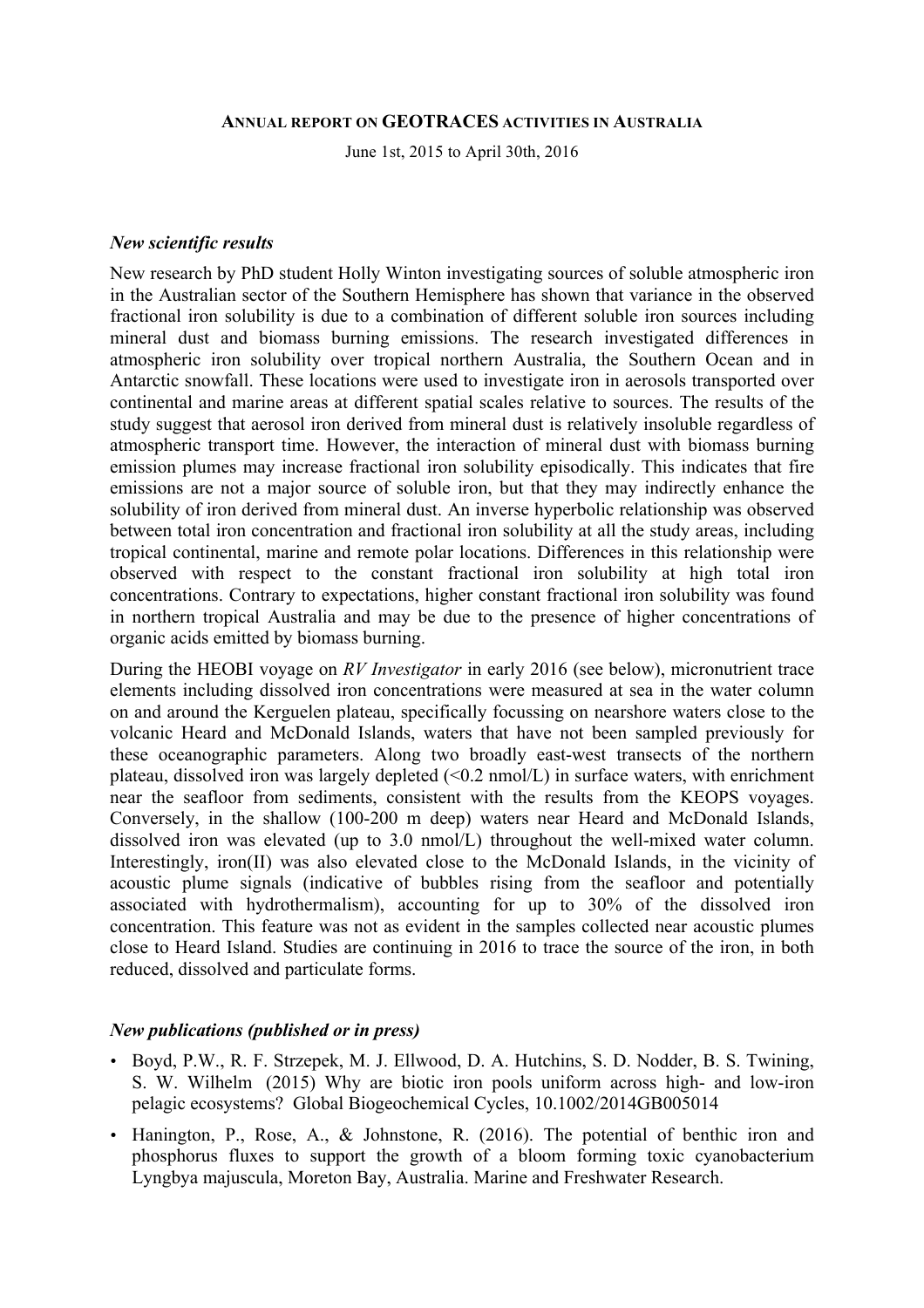- Lannuzel, D., Grotti, M., Abelmoschi, M. L., & Van Der Merwe, P. (2015). Organic ligands control the concentrations of dissolved iron in Antarctic sea ice. Marine Chemistry, 174, 120-130.
- Lieser, J. L., Curran, M. A. J., Bowie, A. R., Davidson, A. T., Doust, S. J., Fraser, A. D., Galton-Fenzi, B. K., Massom, R. A., Meiners, K. M., Melbourne-Thomas, J., Reid, P. A., Strutton, P. G., Vance, T. R., Vancoppenolle, M., Westwood, K. J., and Wright, S. W.: Antarctic slush-ice algal accumulation not quantified through conventional satellite imagery: Beware the ice of March, The Cryosphere Discuss., 9, 6187-6222, doi:10.5194/tcd-9-6187-2015, 2015.
- Rajah L., Nicol S., Meinder K., Lannuzel D., Bowie A.R., 2016. A preliminary model of iron fertilization by whales in the Southern Ocean: parameter sensitivity of primary production estimates. Ecological Modelling 320 (2016) 203–212, doi:10.1016/j.ecolmodel.2015.10.007.
- Samanta, M., M. J. Ellwood, and G. E. Mortimer (2016), A method for determining the isotopic composition of dissolved zinc in seawater by MC-ICP-MS with a 67Zn–68Zn double spike, Microchemical Journal, 126, 530-537, doi:http://dx.doi.org/10.1016/j.microc.2016.01.014.
- Schneider, L., Maher, W. A., Floyd, J., Potts, J., Batley, G. E., & Gruber, B. (2016). Transport and fate of metal contamination in estuaries: Using a model network to predict the contributions of physical and chemical factors. Chemosphere, 153, 227-236.
- Sinoir, M., Bowie, A.R., Mongin, M., Butler, E.C. V., and Hassler, C.S. (2016). Zinc requirement for two phytoplankton strains of the Tasman Sea. Marine and Freshwater Research , http://dx.doi.org/10.1071/MF15323
- Sinoir, M., M. J. Ellwood, E. C. V. Butler, A. R. Bowie, M. Mongin, and C. S. Hassler (in press) Zinc cycling in the Tasman Sea: Distribution, speciation and relation to phytoplankton community, Mar. Chem., doi:http://dx.doi.org/10.1016/j.marchem.2016.03.006.
- Winton, V. H. L., R. Edwards, B. Delmonte, A. Ellis, P. S. Andersson, A. Bowie, N. A. N. Bertler, P. Neff, and A. Tuohy, 2016, Multiple sources of soluble atmospheric iron to Antarctic waters, Global Biogeochemical Cycles, 30, 421–437, doi:10.1002/2015GB005265
- Winton, H., Bowie, A., Keywood, M., van der Merwe, P., and Edwards, R.: Suitability of high-volume aerosol samplers for ultra-trace aerosol iron measurements in pristine air masses: blanks, recoveries and bugs, Atmos. Meas. Tech. Discuss., doi:10.5194/amt-2016- 12, 2016.

## *Cruises*

Three Australian GEOTRACES voyages have taken place in the reporting period:

- HEOBI: "Heard Earth Ocean Biosphere Interaction", 8 January 27 February 2016, RV Investigator voyage IN2016\_V01, GEOTRACES Process Study. The project tested the hypothesis that hydrothermal activity driven by active submarine magmatism fertilises surface waters with iron thereby enhancing biological productivity around Heard and McDonald Islands, one of the world's most active hotspot volcanic regions.
- K-Axis: "Assessment of habitats, productivity and food webs on the Kerguelen Axis in the Indian Sector of the Southern Ocean", 8 January- 12 March 2016, *RSV Aurora Australis*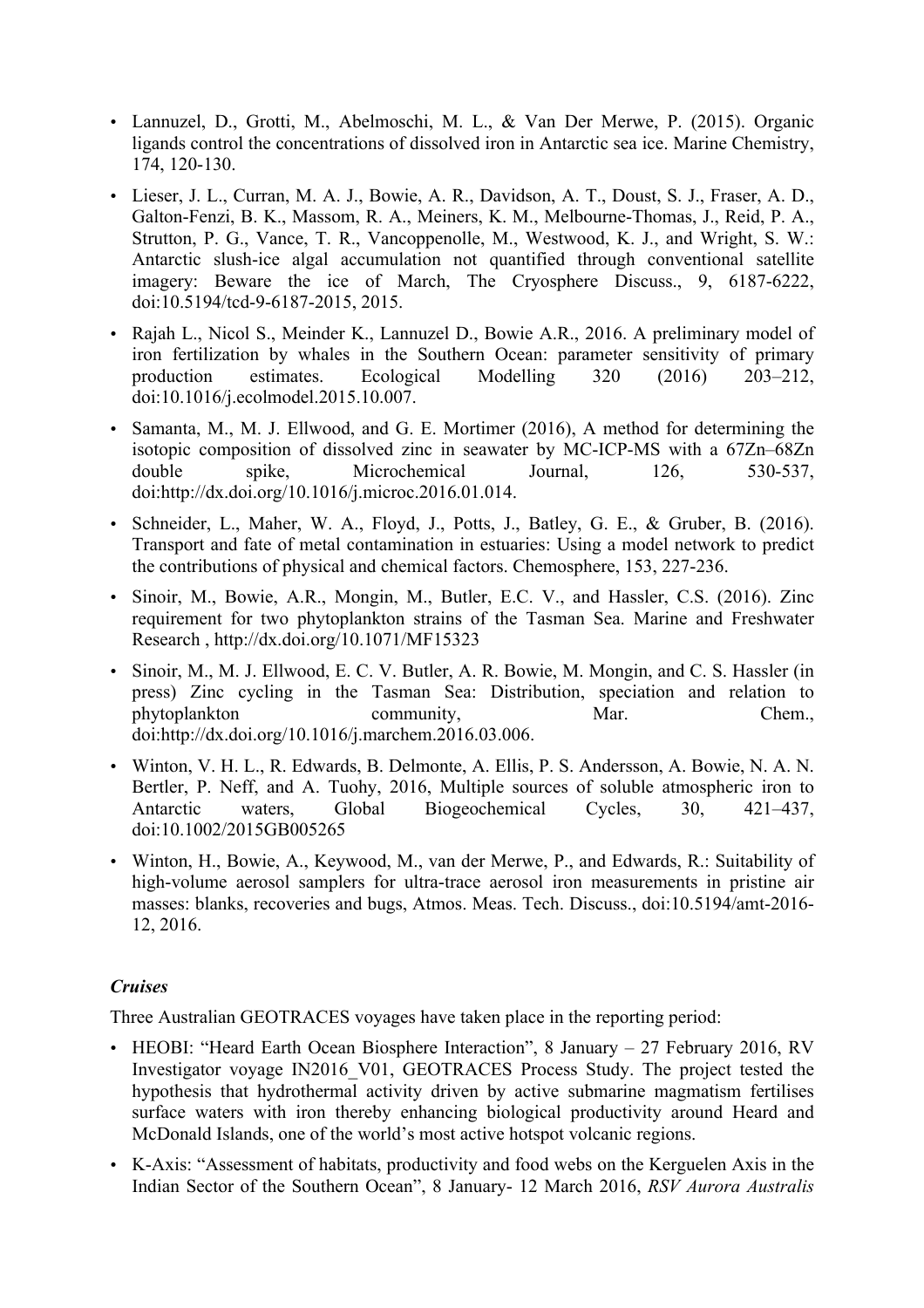voyage au15\_03, GEOTRACES Process Study. The project examined the principal drivers of ecosystem structure and processes around the southern Kerguelen plateau and included a trace element biogeochemistry component.

• SOTS+CAPRICORN+Eddy: "Linking eddy physics and biogeochemistry in the Antarctic Circumpolar Current south of Tasmania", 14 March – 16 April 2016, IN2016\_02, GEOTRACES Process Study. The goal of this study was to understand how eddy circulation impacts elemental cycling, and how this scales up to the eddy field of the Southern Ocean. Process studies were conducted within two contrasting eddies, one cyclonic and one anti-cyclonic. A number of trace metal and nutrients profiles were collected and will analysed ashore for their isotopic composition.

## *New projects and/or funding*

- Awarding of shiptime (GEOTRACES PI: Bowie) to support "Detecting Southern Ocean Change From Repeat Hydrography, Deep Argo And Trace Element Biogeochemistry" (Southern Ocean section from Tasmania to Antarctica) voyage in in January/February 2018 (45 days). The SR3 section was previously occupied during IPY-GEOTRACES in 2008, and we have the opportunity to expand the GEOTRACES measurements and spatial resolution on the 2018 voyage.
- Awarding of shiptime (GEOTRACES PIs: Boyd, Ellwood, Bowie) to support "Subantarctic Biogeochemistry of Carbon and Iron, Southern Ocean Time Series site" (Subantarctic Southern Ocean south of Tasmania voyage in March 2018 (20 days)
- Philip Boyd was awarded a prestigious Australian Research Council Laureate Fellowship, for the project: "Geoengineering the Southern Ocean? A transdisciplinary assessment"
- Science and Industry Fund (SIEF) John Stocker Postdoctoral Fellowship awarded to Taryn Noble and Zanna Chase for the project "The impact of changing ocean circulation on the Antarctic ice shelf". This project involves analysis of seawater and surface sediment Nd isotope composition in order to evaluate the potential of Nd to AABW in the Mertz glacier region. The project is also supported by the Antarctic Gateway Partnership, an initiative of the Australian Research Council.

# *PhD theses*

- Fabien Queroue, 2015. "Trace metals distributions in the Southern Ocean: Kerguelen Plateau process study".
- Holly Winton, 2016. "Impact of biomass burning emissions and dust on soluble iron deposition to Australian waters, the Southern Ocean and Antarctica".

## *Meetings*

Australian GEOTRACES scientists presented results at the following meetings:

- Goldschmidt 2015 (Prague), August 2015.
- Royal Society meeting (London), "Quantifying fluxes and processes in trace-metal cycling at ocean boundaries", December 2015.
- PACIFICHEM 2015 (Hawaii), December 2015.